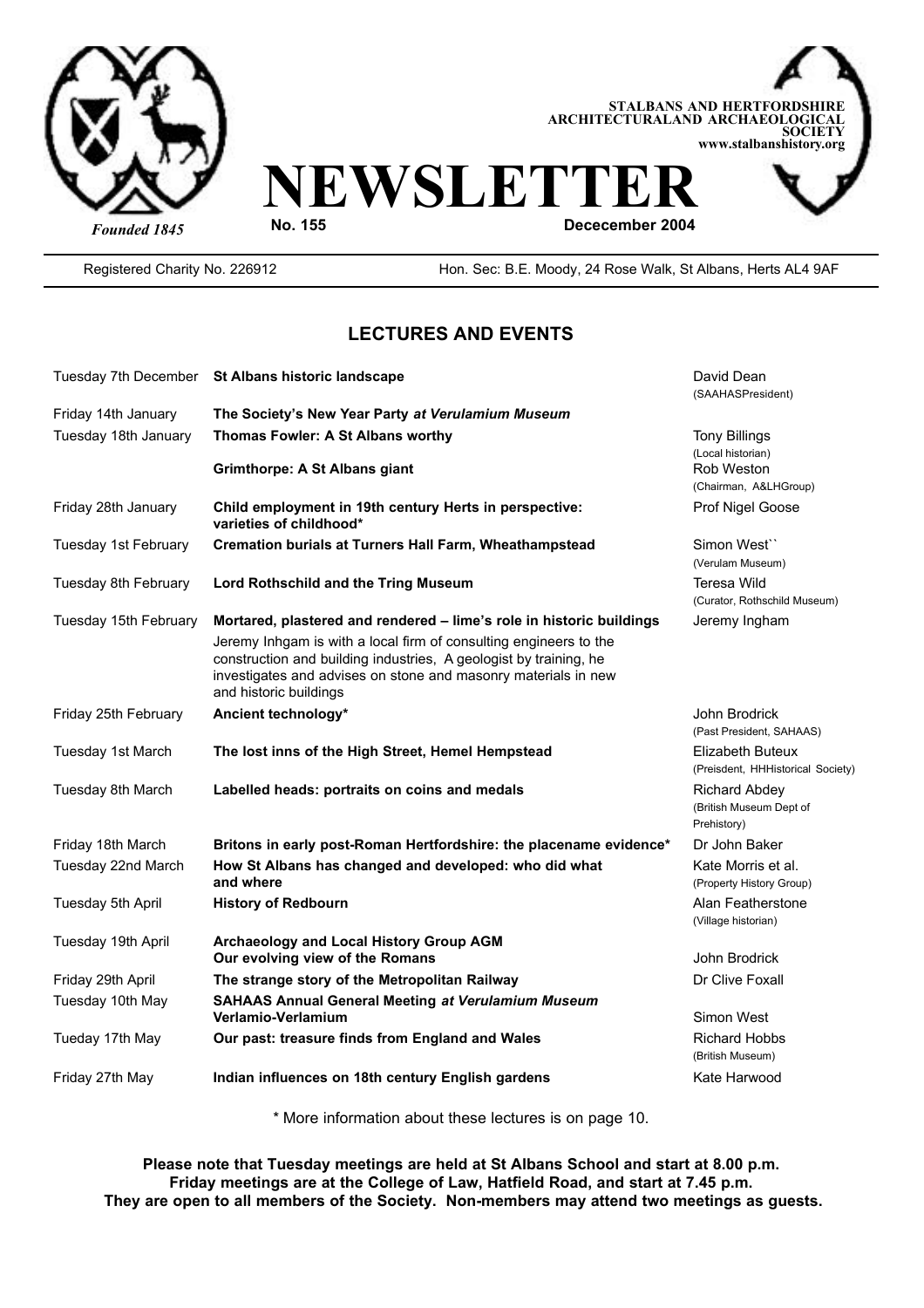| The President and Council                                  |
|------------------------------------------------------------|
| wish all members                                           |
| a happy, healthy and prosperous<br>Christmas and New Year. |
| We look forward to seeing                                  |
| as many of you as possible                                 |
| at our New Year Party on                                   |
| 14th January,                                              |
| details of which are enclosed                              |
| with this newsletter                                       |

### **WELCOME TO NEW M E M B E R S**

Our numbers continue to increase steadily and we welcome those who have joined recently:

| Michael Clasby                          | Richmond Walk, St Albans                    |
|-----------------------------------------|---------------------------------------------|
| Mrs Carolyn Crawshaw                    | Woodstock Road N,<br>St Albans              |
| Mrs B E Croom                           | Newlands Close, St Albans                   |
| Dr Thomas Dunn                          | London Road, St Albans                      |
| Mr & Mrs Hammant                        | West View Road, St Albans                   |
| David Harding                           | New Road, Croxley Green                     |
| J C MacChesney                          | Worley Road, St Albans                      |
| Mr Michael and Mrs<br><b>Irene Neve</b> | Tippendell Lane, St Albans                  |
| Donald Porter                           | Digswell Rise, Welwyn<br>Garden City        |
| Jonathan Rodwell                        | George Street, St Albans                    |
| Mr & Mrs James Rose                     | Abbey View Road,<br>St Albans               |
| Mrs J G Smith                           | Marshallswick Lane,<br><b>St Albans</b>     |
| Mrs Melinda Sparke                      | Jennings Road, St Albans                    |
| Mrs B Starkey                           | Hamilton Road, St Albans                    |
| Mrs & Mrs Clive Walter                  | Ryder Seed Mews,<br>Pageant Road, St Albans |
| Mrs Julia Wood                          | Sopwell Road, St Albans                     |
|                                         |                                             |

# YOUR SOCIETY NEEDS YOU!

Our busy Society depends on being able to share out all the many jobs and offices between as many members as possible, which means we are always looking for new volunteers. This year we have done quite well so far with our new Treasurer, John Thomson, and Newsletter Editor, Dee Drinkwater, in post, and Brian Hanlon has agreed to stand as the next Hon Secretary.

The first urgent vacancy in 2005 will be for a Membership Secretary; our membership records are now computerised, but we shall need a successor to Megan Atton, to deal with applications and resignations (*see also page 9*). Keeping the Clock Tower open for visitors is of great benefit to the community – and to the Society – and we need someone to arrange the rota of weekend organisers, who in turn line up the individual helpers.

This is an 'easy' job, which should be virtually finished by Easter. Or would you prefer to organise one or two summer excursions for members, or to take the Minutes at five Council meetings per annum? Potential candidates are also being approached for the role of President.

Finally, we need to elect three members at each AGM to serve on our managing Council for three years, in order to help the Society to keep moving in the right direction.

Please let me, or any of the Officers, know whether you can help.

Brian Moody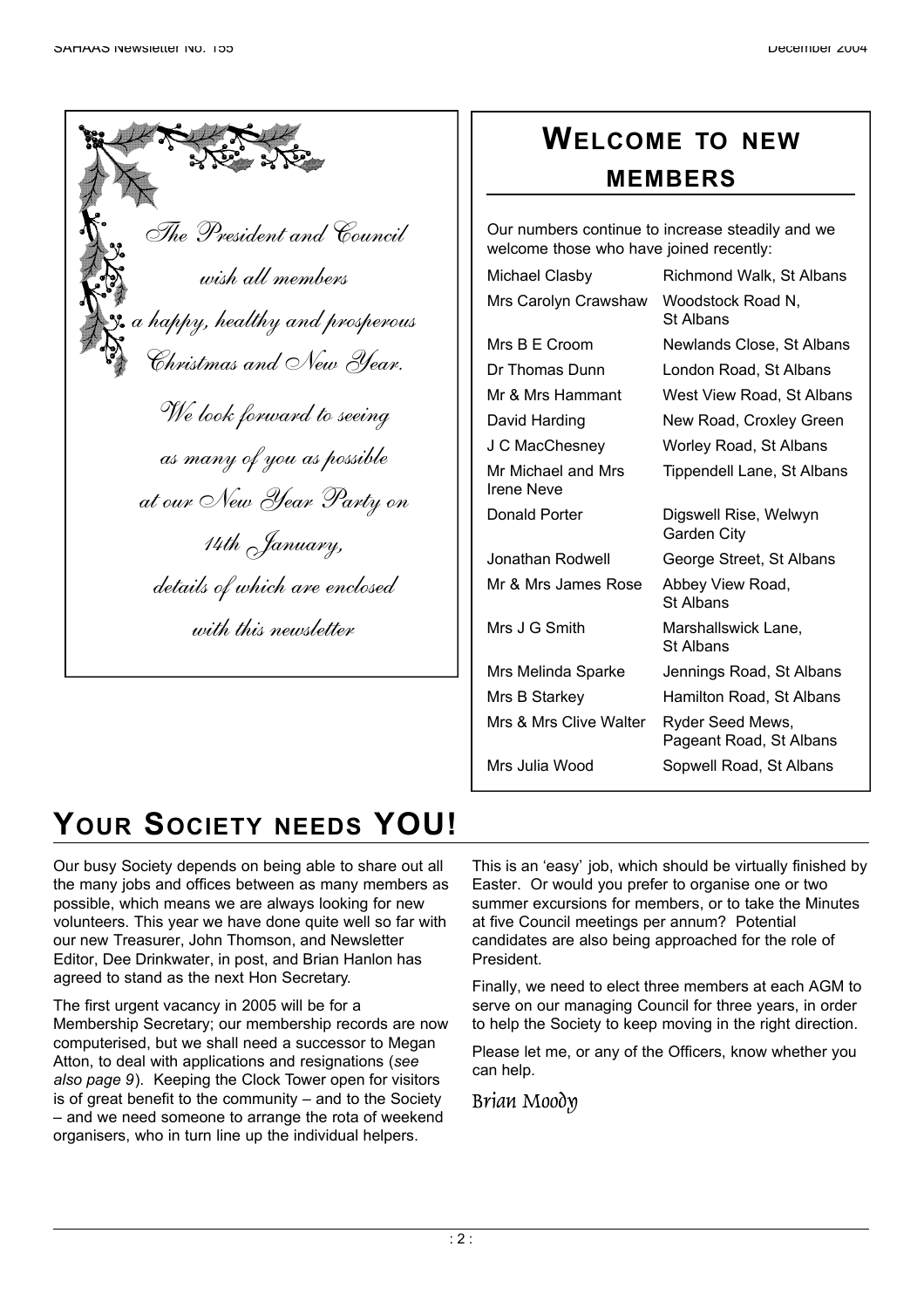## **THE FUTURE OF KYNGSTON HOUSE**

Towards the end of October we received formal notification from Chris Green, Museums Director, that St Albans Council is likely to dispose of Kyngston House, our current 'base' and location of the Society's library. We are thus faced with the challenge of locating new premises in a relatively short time.

The advantages of and accommodation that we would hope to re-establish, include:

(a) An essential base from which our Archaeology Group can function

(b) A base from which our library can operate to the mutual advantage of our members and museum staff

Weekly contact with the city's principal archaeologists and a two way exchange of information.

I am probably showing my age in suggesting that, the best interests of the local community, good intentions and common sense, will rate low in the final list of priorities. However, thinking caps on. Whatever the outcome, the Society will move forward, thanks to its members and our forward looking supporters.

#### **FROM THE MUSEUM SERVICE DEVELOPMENT PLAN**

The major societies, St Albans and Hertfordshire Architectural and Archaeological Society (SAHAAS) and Harpendedn History Society (HHS) make substantial contributions to the work of the Museum Service and to the community as a whole. ... The Museum Service will do all in its power to ensure that the societies have appropriate accommodation for the future.

The matter was discussed at the November meeting of the SAHAAS Council, and some possible options were considered. Chris Green of the Museum Service notes how much he values the work of the Society (see quote above), and will bear our needs in mind when searching for new facilities for his own team, though we do need to research alternative options for ourselves. More news about this in the new year.

David Dean



### **CLOCK TOWER VISITS**

Attendance was quite good this year. We sold 5479 tickets despite losing two of the best weekends at the beginning of the year because the repairs to the Tower could not be finished in time for the start of our season. As the table shows, 2002 was our best year, with 6892 people attending and the lowest in the last ten years was 1995 with 4957 attending. It would be interesting to spot what causes the year to year attendance to vary so much. I doubt if it is the weather. 2003 was a splendid summer as compared to 2004 but, had we not lost two weekends, ticket sales would have been similar this year despite the poorer weather.

The Clock Tower is important to the SAHAAS. Each year we get a 'dividend' for our efforts. It is £850 this year and so worth one quarter of our subscription income – worth much more than additional members, really, as we do not have to provide services for them!

The Society still needs a new Clock Tower Coordinator. It would be a pity if we lose this income simply because we cannot find someone to do that not very burdensome task. Also we need more volunteers to man the individual 90 minute sessions and a few more

| <b>CLOCK TOWER TICKET SALES</b><br>1994 то 2004 |               |                 |       |  |  |
|-------------------------------------------------|---------------|-----------------|-------|--|--|
| Year                                            | <b>Adults</b> | <b>Children</b> | Total |  |  |
| 1994                                            | 4113          | 1310            | 5423  |  |  |
| 1995                                            | 3882          | 1075            | 4957  |  |  |
| 1996                                            | 4640          | 1359            | 5999  |  |  |
| 1997                                            | 5089          | 1182            | 6203  |  |  |
| 1998                                            | 5089          | 1263            | 6352  |  |  |
| 1999                                            | 4870          | 1292            | 6162  |  |  |
| 2000                                            | 4501          | 1259            | 5760  |  |  |
| 2001                                            | 4986          | 1222            | 6288  |  |  |
| 2002                                            | 5365          | 1527            | 6892  |  |  |
| 2003                                            | 4466          | 1162            | 5682  |  |  |
| 2004                                            | 4305          | 1174            | 5479  |  |  |

Weekend Organisers. Those of us who do provide help for the Clock Tower find it most enjoyable and rather addictive!

#### John Brodrick

Clock Tower Co-ordinator (Retired)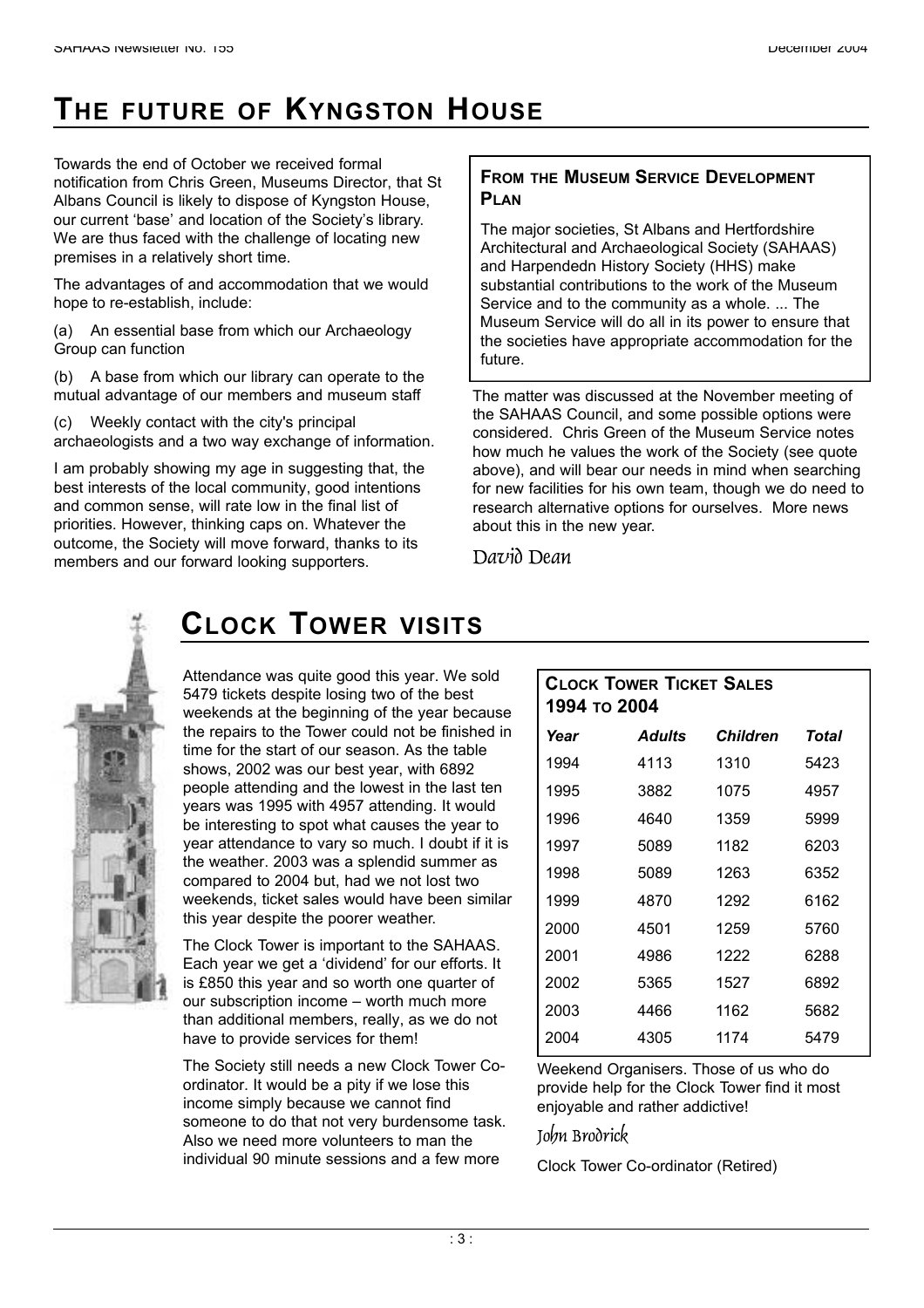# **THE ARCHAEOLOGY GROUP REPORT**

#### **EXCAVATION**

Our report in the last Newsletter hinted at possibly significant further finds at our Amwell Villa site. At the end of the season's work the operative word is still 'possible' rather than 'probable'. One find of pottery outside and to the south-east of the building could point toactivityin the Medieval period. However, the saying 'one swallow does not make a summer' is one which must be applied in archaeology.

The lone pottery find was at over half a metre's depth and the top-soil went down to almost a metre (i.e. this was the depth of the undisturbed 'natural', which is where excavation stops). There was a significant slope to the natural surface. Manually excavating to this sort of depth over any wider area is not a casual undertaking, so it was not possible to look for further verification in the time available. What might be inferred from the exceptional depth of the natural (in the rest of the field, around 25cm) is that the trench was sounding a backfilled quarry pit of some sort, almost certainly extracting clay, given the nature of the local subsoil. One hypothesis might be that clay was being dug at the eastern end of the villa site at some post-Roman period. A 2003 trench failed to find the east end wall of the building and did not reach natural. Did the quarrying take away some of that end of the building?

Our investigations now rest with having confirmed the presence of a substantial Roman period building, with the suggestion of some later activity.

#### **GEOPHYSICAL SURVEYING**

Work at St.George's School looking for the 'Roman' road has concluded. No decision has been taken yet on whether to follow up with any excavation. Although clear signs of a linear buried feature were found in the second

area of the grounds investigated, its alignment and the evidence of once-existing buildings nearby make a modern explanation a strong possibility. A small test pit might give an answer, without an enormous effort.

A new resistivity survey has been started at a site to the south of Amwell which showed distinct cropmarks from the air in 1976 (very dry, 1976!). Ros Niblett has long been interested in getting some confirmation on the ground here. So far in the area covered we can 'see' geology, but no archaeology.

Down-hill from the villa site the clay cap on the Lea valley ridge has ended and chalk comes very close to the surface. There should be something to report in the next newsletter.

#### **A THANK YOU PRESENT**

Since 1987 the Dickinsons have been our tolerant hosts on Cross Farm and an opportunity arose from the Amwell excavations to give them a memento of our work there. Amongst the many fragments of building material we found were two with animal footprints, so, with the Dickinson children particularly in mind, these were framed and presented. Which animals? Dog and deer.

#### **MOVES AFOOT**

In recent years the security of the Museums' (and hence our) occupancy of Kyngston House has been increasingly uncertain and we now have news that it is required to be vacated by April 2005. The Group will be busy over the winter rationalising and minimising the finds we have there. Fortunately this is the low season for fieldwork, so there is a slight silver lining to a dark cloud.

Roger Miles

## **PROPERTY GROUP**

Research continues into the background to properties in both St Peter's and Abbey parishes. The group will be making a presentation concerning their work at one of the Local History Group's lectures on Tuesday 22nd March which will highlight properties which have come and gone in the St Peter's area as well as giving an overview of the way in which the research has been carried out.

Kate Morris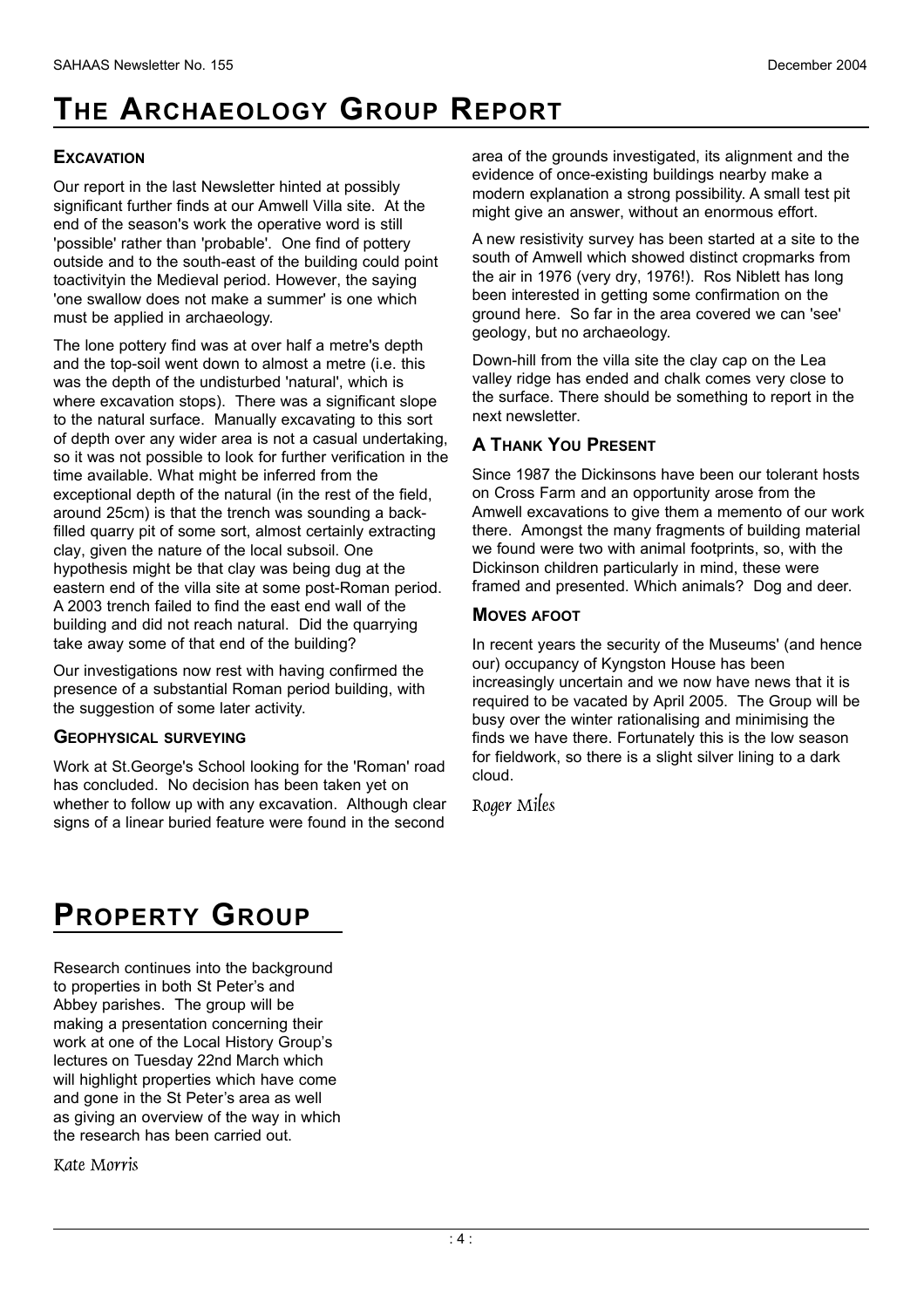# **TH E AR C H A E O L O G Y GR O U P'S YE A R**

Opportunities occurred throughout the year for members of the group to assist at Museum service excavations.

The new hypocaust building in Verulamium Park required electrical supply and earth cables meeting modern standards; the building contractors removed the previous cable, opening a trench from the Inn on the Park that skirts the tennis courts, then runs via the black sports pavillion past two sides of the playground, then makes a left turn uphill left of the path and straight to the hypocaust: a distance of several hundred yards.

Permission is rarely granted for excavations in Verulamium and our volunteers were glad to help. The trench was carefully dug down to Roman level, one side was scraped flat and sections of one entire side were drawn. Plan drawings recorded features in the bottom of the trench, including buildings, walls, streets, wall plaster and tesselated floors. The most interesting floor is around 10 metres long, red with grey rectangles checkering two areas. All the information will be plotted onto the Verulamium town plan, clarifying what is already there and perhaps adding new detail.

That was on weekdays from March to June (rained off occasionally!).

embalmed corpse hanged.

**MEETING OLIVER CROMWELL** 

John Morrill is Professor of British and Irish History at the University of Cambridge, a former President of the Cromwell Association, and Acting Master of Selwyn College. He is a prolific writer and broadcaster and he

A near neighbour of Hertfordshire 400 years ago; an undergraduate at Cambridge; a small businessman and town counsellor; a working farmer; a soldier and MP; and ultimately Head of State is how Professor John Morrill unveiled the chequered life of the colourful character of Oliver Cromwell – warts and all … a man who, in life, had risen and fallen and risen again in common with other leaders over the centuries. Uniquely, three years after his death, Cromwell was disinterred and his

The next call for volunteers was to take part in the continuing excavations of first-century habitation at Turnershall Farm. The villa foundations were uncovered again and a variety of pits and ditches surrounding and beneath it were excavated. Features found included a second and third metalworking hearth and many types of bones from different kinds of animals, some in peculiar arrangements. Baby skeleton No. 1 was buried in one of the narrow rooms in the villa (under the stairs?); and No. 2 was in a small pit that had been disturbed by a larger Roman rubbish pit outside the front of the villa. Later a trench alongside the gas pipeline (it was laying this which first disturbed Roman building materials in 1995) was extended; the corner of a wall recorded by H.A.T. at that time was at last rediscovered and shown to be part of a small, well built bath-house.

Altogether about 18 members have taken part in the digs above; it was fascinating to take part in this manysided and interesting season. Currently we are marking our small finds at Kingston House, where live our boxed finds from over the years.

**Tanet Miles** 

has written extensively on Oliver Cromwell over many years including writing his life for the new Oxford dictionary of National Biography and in his book *Oliver Cromwell and the English Revolution.*

He held 80 members spellbound as he re-examined the classic dilemmas about Cromwell: was he a precursor of modern liberal democracy and religious pluralism or a military dictator and religious bigot, especially when he crossed the Irish Sea and massacred the garrisons of Drogheda and Wexford? The lecture revealed some new and exciting discoveries about Cromwell which put his life and career in an entirely new light … if only we had been taught like this at school!

Doreen Bratby

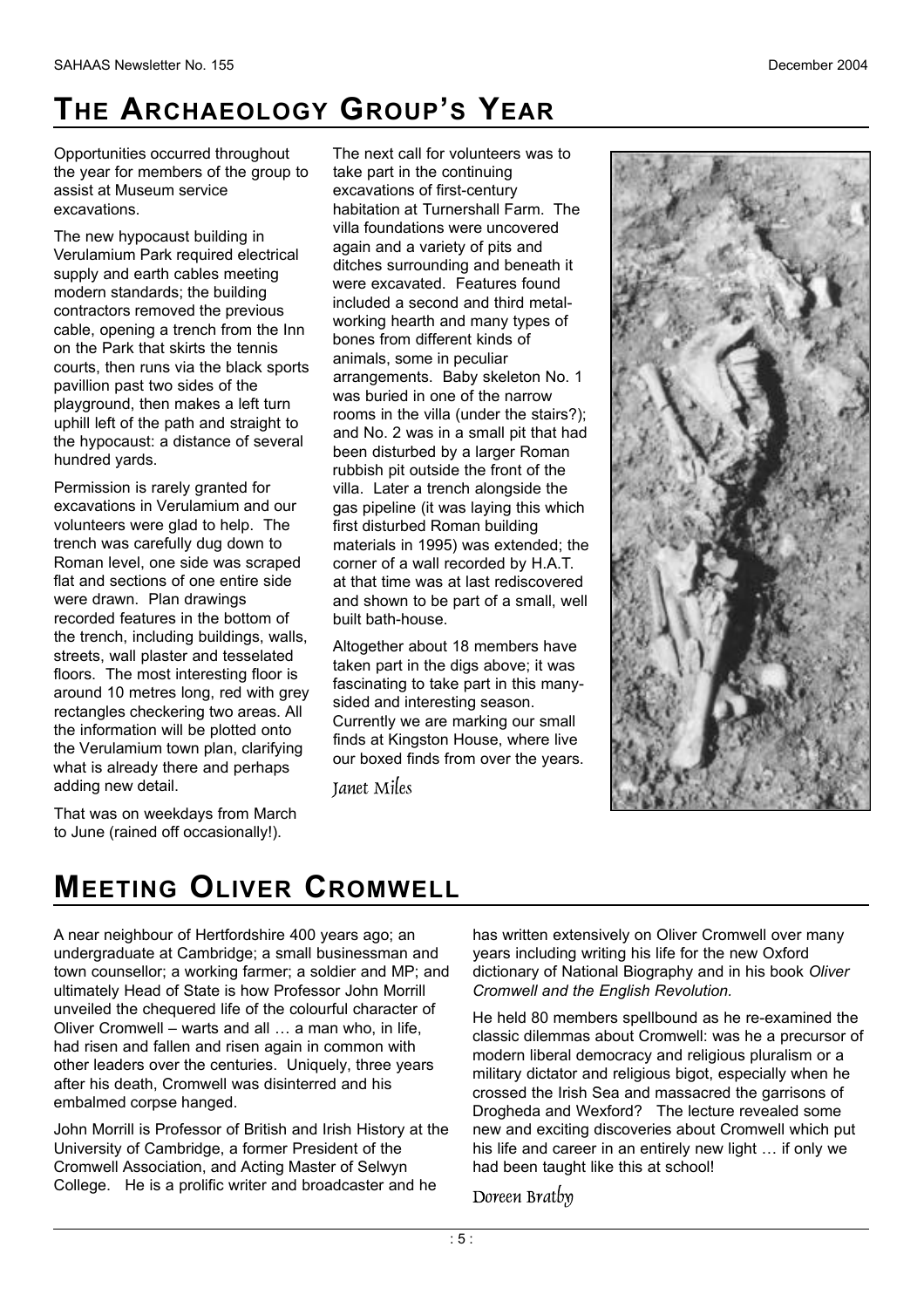## **CURRENT SOCIETY PUBLICATIONS**

The following Society publications may be purchased by members, at the prices quoted, by prior arrangement with the Hon Secretary or Hon Librarian.

| SA4             | Around St Albans with Geoff Dunk, Ed George Wilde & Norman Kent.                                                                                                                                                                                                                    | £4 |
|-----------------|-------------------------------------------------------------------------------------------------------------------------------------------------------------------------------------------------------------------------------------------------------------------------------------|----|
|                 | Forty articles on local history selected from over 300 which Geoff Dunk wrote for the<br>St Albans Review between 1974 and 1982, dealing with Roman and Saxon relics,<br>the Abbey, churches, priories and nunneries, streets, buildings, trades and markets,<br>and personalities. |    |
| SA <sub>5</sub> | The Street Memorials of St Albans Abbey Parish, 1987, by Alice Goodman.                                                                                                                                                                                                             | £4 |
|                 | Describes St Albans during the 1914-1918 War, and the unique street memorials<br>erected in the Parish to the fallen.                                                                                                                                                               |    |
| SA <sub>8</sub> | <b>Education by Election, Reed's School, Clapton and Watford, 1990, by Norman Alvey.</b>                                                                                                                                                                                            | £4 |
|                 | History of Reed's Schools. Orphans were selected for admission by votes from subscribers<br>to a charity between 1813 and 1940.                                                                                                                                                     |    |
| SA <sub>9</sub> | The Story of the Abbey School, 1991, by Alice Goodman.                                                                                                                                                                                                                              | £4 |
|                 | History of the National School founded by the Abbey Parish in 1848.                                                                                                                                                                                                                 |    |
| <b>SA10</b>     | The Light of Other Days, 1995, by Brian Moody.                                                                                                                                                                                                                                      | £2 |
|                 | A short history of the Society's first 150 years.                                                                                                                                                                                                                                   |    |
| <b>SA11</b>     | A History in All Men's Lives, 1999, Ed. Brian Moody.                                                                                                                                                                                                                                | £4 |
|                 | Papers on notable past members of the Society and events from the first 150 years.<br>Authors F Kilvington, R Busby, J Brodrick, B Moody, D Aubrey and J T Smith.                                                                                                                   |    |
| <b>SA12</b>     | St Albans 1553, 2003, by David Dean, Pat Howe, Betty Masters & Kate Morris.                                                                                                                                                                                                         | £3 |
|                 | Celebrates the granting of a Charter to St Albans by the boy king Edward VI in 1553,<br>and explains its importance in providing the foundations for our local government,<br>establishing the Mayoralty and authorising the town's markets.                                        |    |
|                 |                                                                                                                                                                                                                                                                                     |    |

*St Albans 1650 -1700, a thoroughfare town and its people*, 2003, Ed. J T Smith & M A North.

The result of twelve years of work by the Society's Research Group, with ten authors.

Copies may be obtained by Society members from Hertfordshire Publications, an imprint of the University of Hertfordshire Press, for £13 including post and packing. They should apply to University of Hertfordshire Press, Learning & Information Services, College Lane, Hatfield AL10 9AD.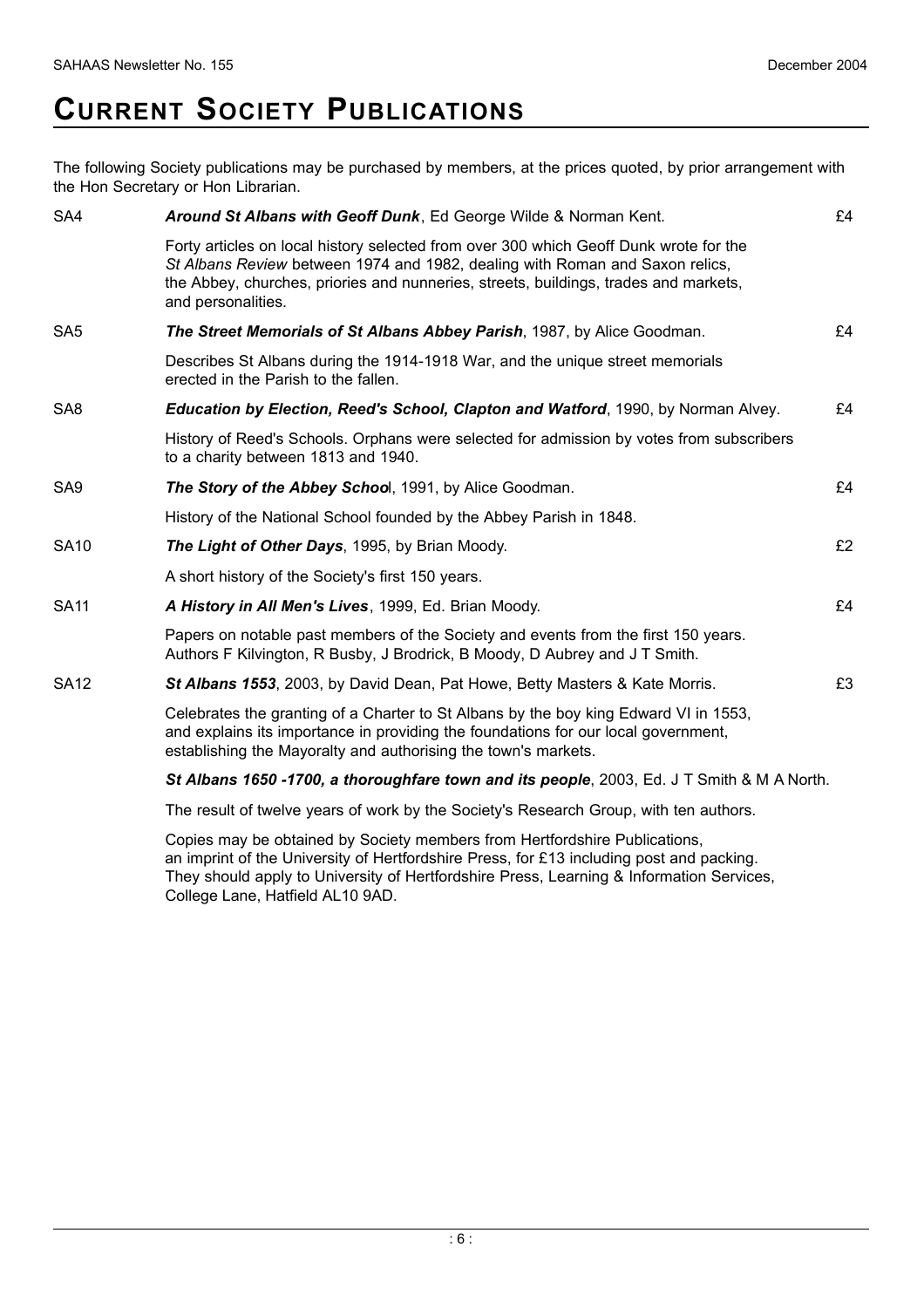# **LOCAL HISTORY GROUP REPORT**

During September and October we enjoyed six lectures on various topics. Unfortunately, due to illness and holidays, I missed three of these talks. I am, therefore, very grateful to Gerard McSweeney for supplying me with his notes of these events. He has, in effect, written half of this report.

We started the new season with a visit from the County Archaeologist, Dr Stuart Bryant, whose speciality is the late iron age in Hertfordshire and who described to us the landscape and rituals associated with that period. It seems it was a very dynamic time, with a transition from tribe to state government. Much information has been gathered from many cremation burials in the county and we learned of the importance lasting about 50 years of Braughing as an 'import' town before and after the Roman conquest. Dr Bryant speculated that Beech Bottom was not a defensive structure but a ceremonial way probably connected in some way with the 'kingly site' of Verlamion.

By coincidence our next speaker was Dr Bryant's superior from County Hall. This was John Wood, Environment Department Director of Hertfordshire County Council, who gave us an excellently illustrated talk on the problems facing the County in providing for the future of its people Hertfordshire's problems arise from having at least six large towns of different character, three large airports near its perimeter, two major motorways and is constrained by large greenbelt areas. The tasks include building the large number of houses and consequent infrastructure specified by the Government, coping with an increase in population and traffic, working with the new Regional Authorities and yet trying to strike a balance between these requirements and keeping the County a pleasant place in which to live. This is the 'local history of the future', although the speaker did not say as much.

The Iron-Age Chariot was the title of our next lecture given by Anthony Spence of the British Museum. About fifteen chariot burials have been excavated in recent years, throwing light on the history and construction of high-status iron-age chariots. With modern scientific tests these have shown the inaccuracies of many previous ideas of chariot design. Modern reconstructions indicate that all the problems have not been solved and emphasise the sophistication of the original builders.

We came nearer home at the beginning of October when Gene Mitchell, a Blue Badge guide from London, related the history of the New River bringing good clear water to the inhabitants of London. Gene combined this with a fascinating account of the Midland Railway bringing its main line (through St Albans) to the terminus at St Pancras. This Gothic masterpiece of Sir George Gilbert Scott, both station and hotel, was described in some detail and she produced many slides to enhance her presentation.

The following week we were at home with the history of Verulam Road, part of Thomas Telford's great plan to take a road from London to Holyhead. Ann Dean, one of our own members, has made a detailed study of this part of St Albans and she presented a riveting and enthralling evening of local history. Having outlined the road system through St Albans prior to 1820 she showed how Telford tackled the problem of a new western route out of the town. She illustrated her talk with early photos and pointed out interesting buildings that grew up along the new road and the diverse people who lived and worked in them.

The sixth lecture of the season was a visit from John Fisher who, with many slides and replica artefacts, gave us the latest knowledge on Henry VIII's flagship, the Mary Rose, which was so dramatically raised from Portsmouth waters in 1982. We learnt many facts about Tudor times and John was at pains to correct one misconception – that the ship was on its maiden voyage – in fact the ship was 35 years old and sank (probably through being overloaded and badly handled) as it went out to fight the French fleet near the Isle of Wight. Amazingly some 29,000 artefacts have been raised from the wreck and work on restoring and drying out the hull will continue for another 20 years. Will our lecturer come back and bring us further up to date at that time?

And so into November when our speaker was Stephen Potter, an Abbey guide who came to talk about tiles in the Abbey. His subject was very dependent on visual aids but the computer gremlins were at work and he was unable to link his laptop to the school Powerpoint system. Stephen, to his great credit, struggled manfully on and with some ingenuity his audience were able, at a distance, to see pictures of the tiles on his laptop screen. He fascinated us all with his description of medieval tile making and we are all now eagerly awaiting the official report from the Biddles to learn whether the tiles, found in the Chapter House excavation in the 1970s, comprise the earliest decorated tile floor in England.

The second lecture in November brought Peter Street, a university lecturer, to St Albans to talk about the Great Exhibition of 1851. He gave a fascinating talk, full of facts and humorous anecdotes, which held the attention for over an hour. Amazingly, it appears that less than a year elapsed from the very first germ of the idea to the opening on 1st May 1851: a remarkable achievement by mainly Prince Albert, Joseph Paxton and Henry Cole. The evening finished with many members vying with each other to recall from where they had watched the demise of the Crystal Palace when it burned to the ground in 1936. I (R.W.) just remember my grandfather telling me about it!

Rob Weston & Gerard McSweeney

Local History Group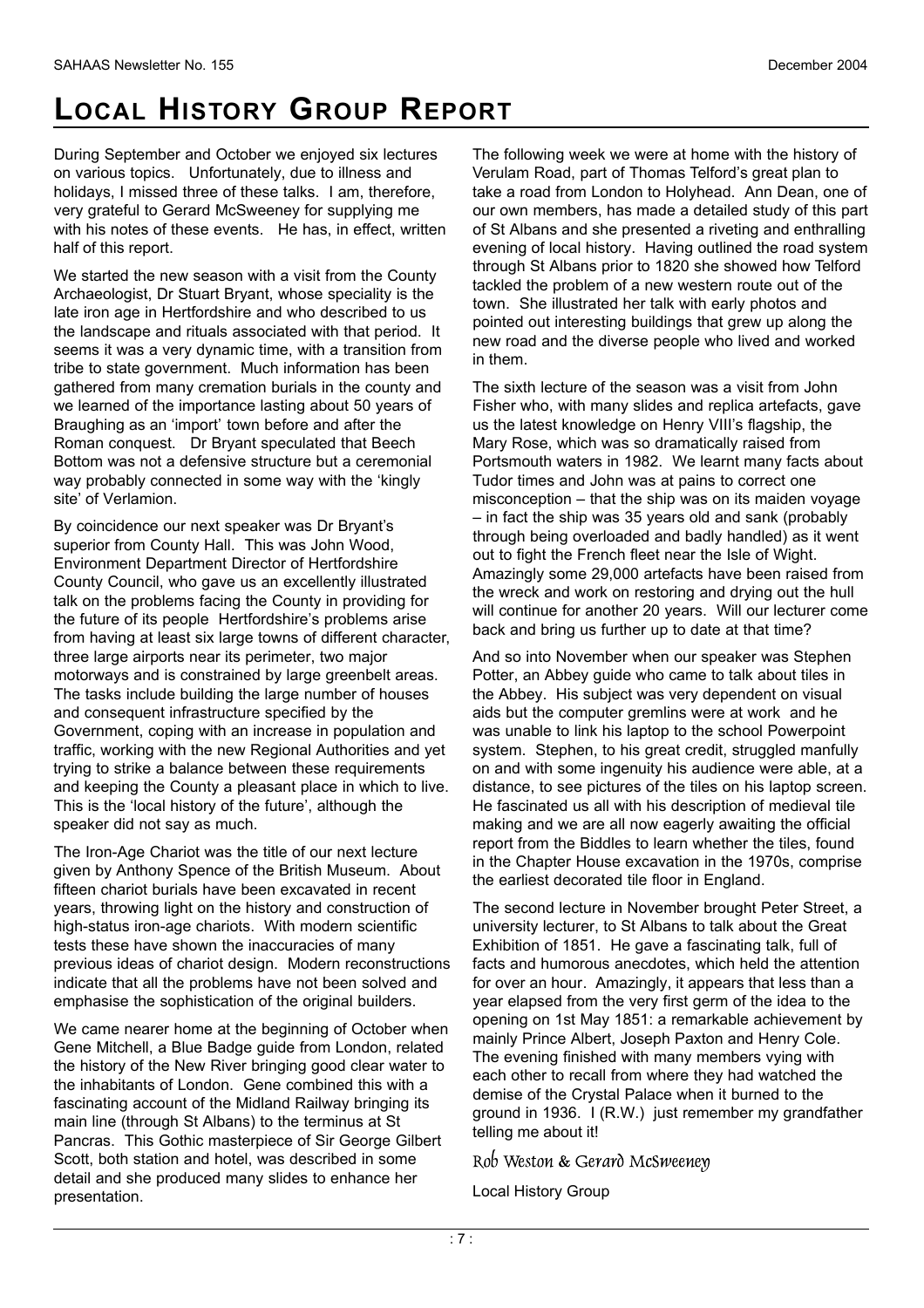### **ENQUIRIES TO THE WEBSITE** WWW.STALBANSHISTORY.ORG

One of the features of our website is that visitors can send emails to the Officers, and also to "Enquiries". The site does not reveal names or email addresses but forwards the enquiries to me.

They are a varied bunch: some are local, some are intercontinental, some are thoughtful and well presented, while others are so sloppy that the enquirer appears to be too lazy to do any work themselves (I am not going to reveal which), and I suspect that some are commercial companies who would use our reply in their publicity. Some I have answered, some I have forwarded to other members, and some I have ignored.

Subjects include:

- An affair between the Duke of Cumberland and Lady Grosvenor at the White Hart in 1769
- The librarian of the University of Colorado querying our name, which is incorrectly given as the "St Albans Architectural & Archaeological Society" in *St Albans 1650-1700, a Thoroughfare Town*
- A great storm in 1362, which seems to have damaged, or even destroyed, the Abbey Gateway (the present one is a year or two later)
- History of 19 and 21 Victoria Street and a request for photos etc
- **•** The Professor of History at the University of British Columbia asking about Elsie Toms, who had helped him as an undergraduate
- The history of the arches in the Abbey
- The history of Dalton Street
- Nell Gwynn and the Dukes of St Albans
- Suitable street names for a proposed development on the Territorial Army site in Camp Road
- Research for a novel involving Geoffrey de Gorham, Abbot Richard d'Albini – and what is said to be the first play performed in England

With such a wide range of subjects and standards I am not sure what to do. It would be good to attract local enquirers to join us. I should like to help the thoughtful, charge the commercial, and ignore the lazy, but it is not always easy to distinguish them. I don't have the time or knowledge to deal with them all myself. I could forward enquiries to others, but some might involve a bit of trouble. Perhaps the ideal would be to build a pool of helpers so that none was called too often. Advice, and offers of help, would be welcome. Your email address, or even existence, would not be revealed without your consent in each case.

Brian Bending

### **THE PEMBERTON ALMSHOUSES A** NEW SAHAAS PUBLICATION

A commemorative booklet to celebrate the founding of the Pemberton Almshouses in St Peter's Street is near completion. The research and compilation has been done by Clare Ellis and Pat Howe as part of the ongoing work of the Seventeenth Century Population Research Group. The publication contains interesting historical facts and anecdotes, but at the same time takes the reader through 400 years to modern times when the almshouses are still being used in much the same way as the founder stipulated. It is well illustrated with ancient and modern pictures.

The price is not yet fixed but should be well within members' Christmas shopping budget.



Please look out for it in the bookshops or telephone Clare Ellis 01727 856250 or Pat Howe 01727 857274.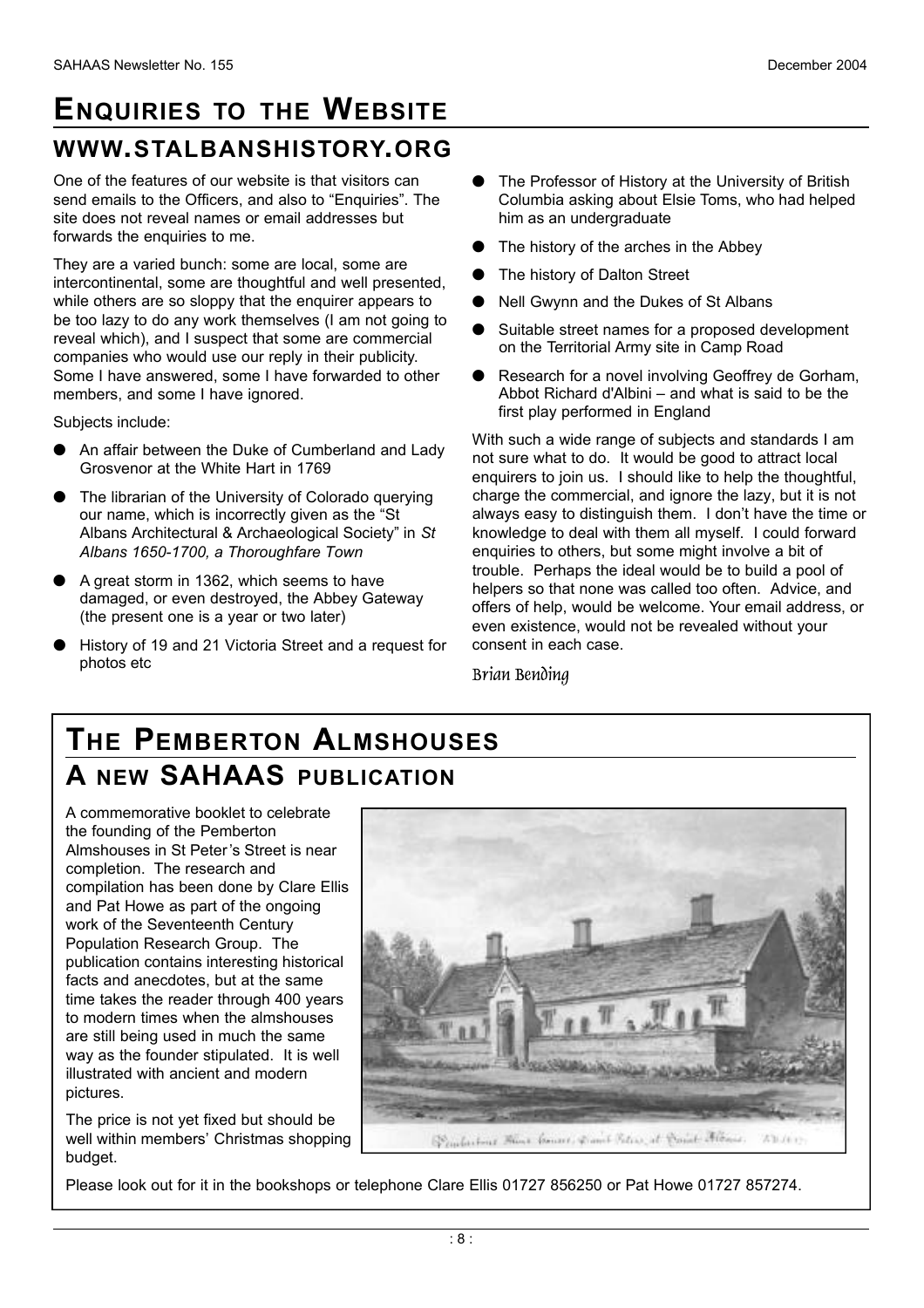# **THE SAHAAS LIBRARY**

There have been several interesting additions to the library stock recently. Members may remember a book published in 1991 by the Bricket Wood Society entitled *All My Worldly Goods – An Insight Into Family Life From Wills and Inventories, 1447–1742*. Now under the editorship of Meryl Parker a companion volume has been published *All My Worldly Goods II – Wills And Probate Inventories of St Stephen's Parish, St Albans, 1418–1700*. Any of us who have been involved in family or local history know how valuable these sources can be.

Copies are available price £12 + £2 p& p from Mrs F. Massey, 34 South Riding, Bricket Wood, telephone 01923 671141.

The latest publication by the Fraternity of the Friends of the Abbey is a leaflet entitled *Windows* and prepared by one of our own members, Margaret Wilson, who is an Abbey guide. A plan of the Abbey numbers all the windows. There are many illustrations, descriptions of the subject matter and details of the designer. This very attractively produced leaflet is on sale at the Abbey bookshop, price £1 .

Mrs Margaret Day has given us a copy of a 20 page pamphlet with the interesting title *St Albans – The City Historical with a Message for the World*. It was issued by the local Chamber of Commerce. It is not dated but it

seems most likely to have been produced shortly before the 1914-1918 war. It is worth quoting a few sentences, which are addressed to the visitor:

'You cannot afford to overlook this important historical City that is if you are really interested in the history of our great country and all it has meant to Civilisation, for as it happens the history of St Albans is the History of England – indissolubly linked!

'Arriving at St Albans you will find various conveyances to the hotels etc. St Albans has well maintained livery stables, and is remarkably fortunate as to the most perfectly equipped Motor Garages. The return fare from Town was 3s.4d. and a season ticket –1st class £13.11.0. subject to a 5% increase for Government duty.

'St Albans has many claims as a most desirable residential place. Electric Light, Baths, Museum, Library (Carnegie), Recreation Grounds, Park, Amusement Halls, Three Banks, Three Railways, High Grade Schools for Girls and Boys, Two Golf Links,splendid drainage and sanitation perfect.'

I wonder how we would describe ourselves today.?

Joyce Wells

Librarian

### **WANTED: A MEMBERSHIP SECRETARY**

I have enjoyed this position for 14 years – and made many friends in the process. When I took over from Matthew I devised by own system of recording members' subscriptions. It was done entirely by hand and now I feel that a much more efficient system could be developed, using modern technology – but I am computer illiterate!

The task consists of recording subscriptions as they are paid, and entering details of new members as they join. An address list is needed so that the newsletter can be sent out: at present this happens three times a year and the envelopes and address labels are prepared by the Membership Secretary.

It would be ideal if I could explain my system to a new

recruit so that he or she could devlop a new system, which could be in operation before I resign at the 2005 AGM. Please do consider whether this is a service you could do for the Society.

#### **DELIVERING THE NEWSLETTER**

We have decided that all newsletters should be posted in future, in the interests of speedier and more efficient delivery. Up till now, many stalwarts have tramped the streets delivering copies in the St Albans district. We are very grateful to all those who have undertaken this service over the years.

Megan Atton